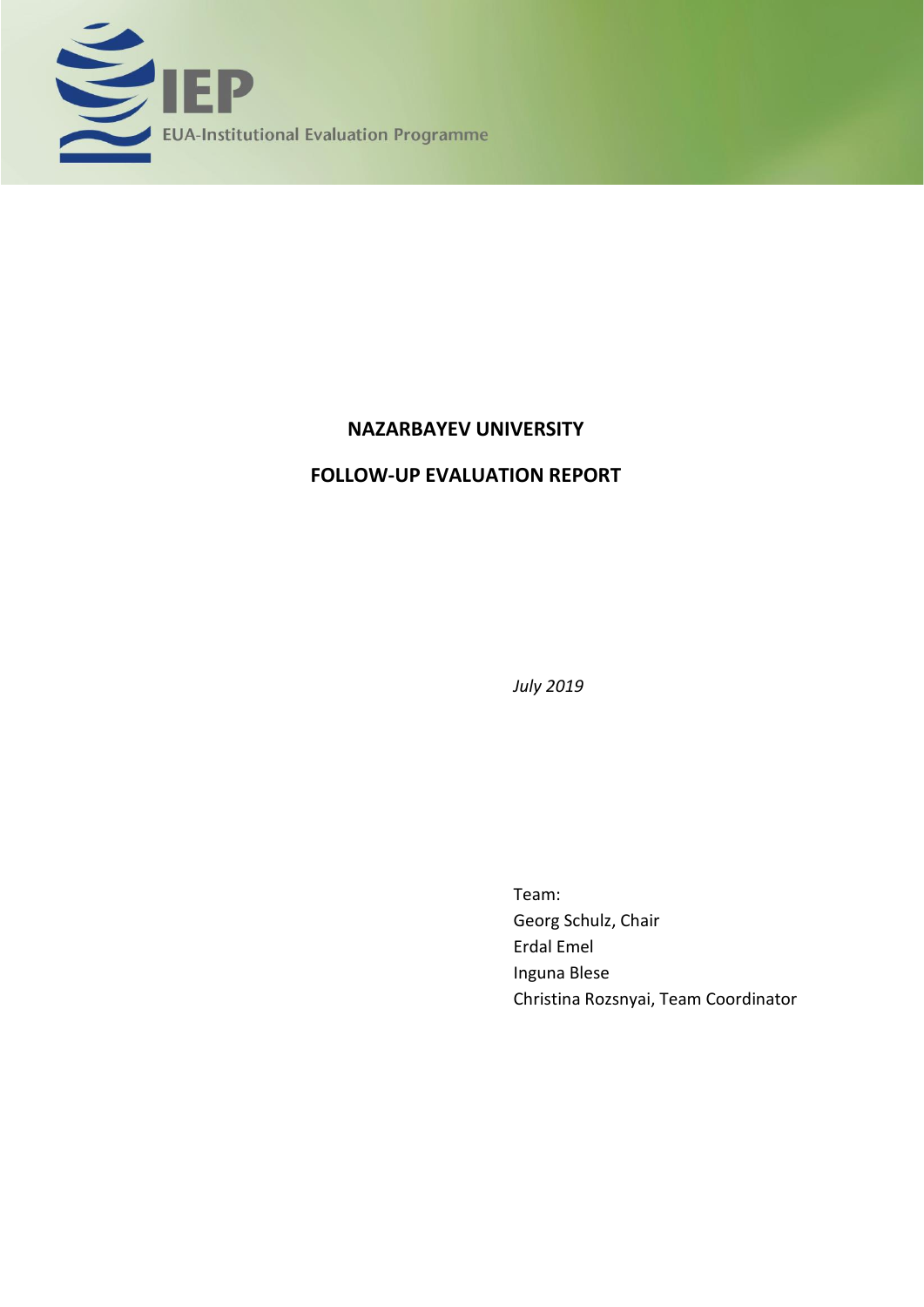# **Contents**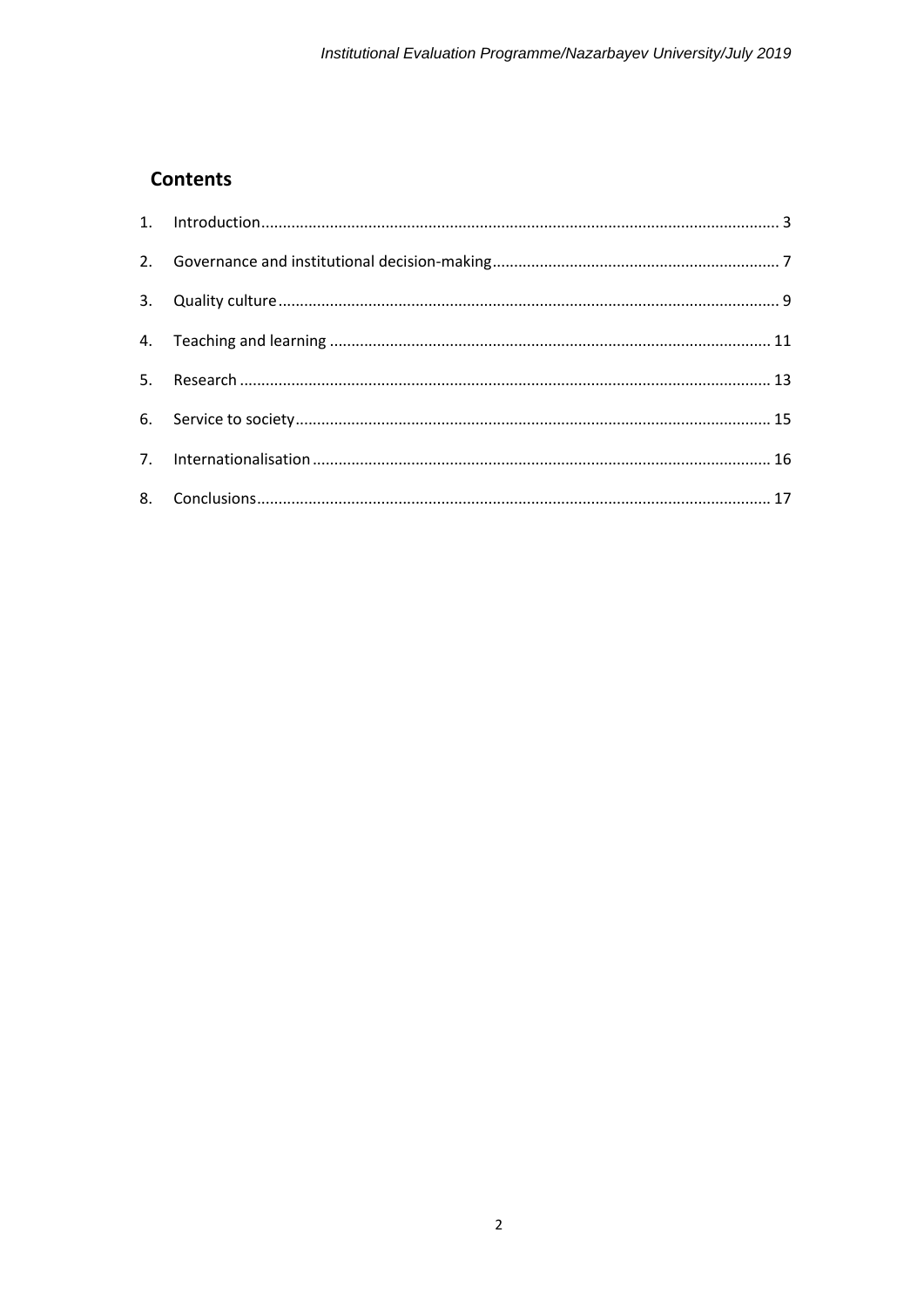## <span id="page-2-0"></span>**1. Introduction**

This report is the result of a follow-up evaluation of Nazarbayev University (NU), Republic of Kazakhstan. The Institutional Evaluation Programme (IEP) of the European University Association (EUA) originally evaluated NU in 2017 and the report was submitted to the university in August 2017. In 2018 the university requested that IEP carry out a follow-up evaluation.

### **1.1 Institutional Evaluation Programme and follow-up evaluation process**

IEP is an independent membership service of EUA that offers evaluations to support the participating institutions in the continuing development of their strategic management and internal quality culture. IEP is a full member of the European Association for Quality Assurance in Higher Education (ENQA) and is listed in the European Quality Assurance Register for Higher Education (EQAR).

In line with the IEP philosophy as a whole, the follow-up process is a supportive one. There is no prescribed procedure, and it is for the institution itself to set the agenda in the light of its experiences since the original evaluation. The institution is expected to submit a self-evaluation report, which will describe the progress made and indicate new and ongoing barriers to change.

The rationale is that the follow-up evaluation can assist the institution in evaluating the changes that have been made since the original evaluation: What was the impact of the original evaluation? What use has the institution made of the original evaluation report? How far has it been able to address the issues raised in the report? The follow-up evaluation is also an opportunity for the institution to take stock of its strategies for managing change in the context of internal and external constraints and opportunities.

As with the original evaluation, all aspects of the follow-up process are also guided by four key questions, which are based on a "fitness for (and of) purpose" approach:

- What is the institution trying to do?
- How is the institution trying to do it?
- How does the institution know it works?
- How does the institution change in order to improve?

### **1.2 NU's profile**

The Republic of Kazakhstan has been experiencing a fundamental transformation since it became an independent state following the dissolution of the Soviet Union in 1991. Seeing the Bologna Process as a model for its higher education structure, the country joined the European Higher Education Area as its 47th member in 2010. Higher education plays a key role in the national transformation strategy by aiming to produce progressive leaders of society for the 21st century.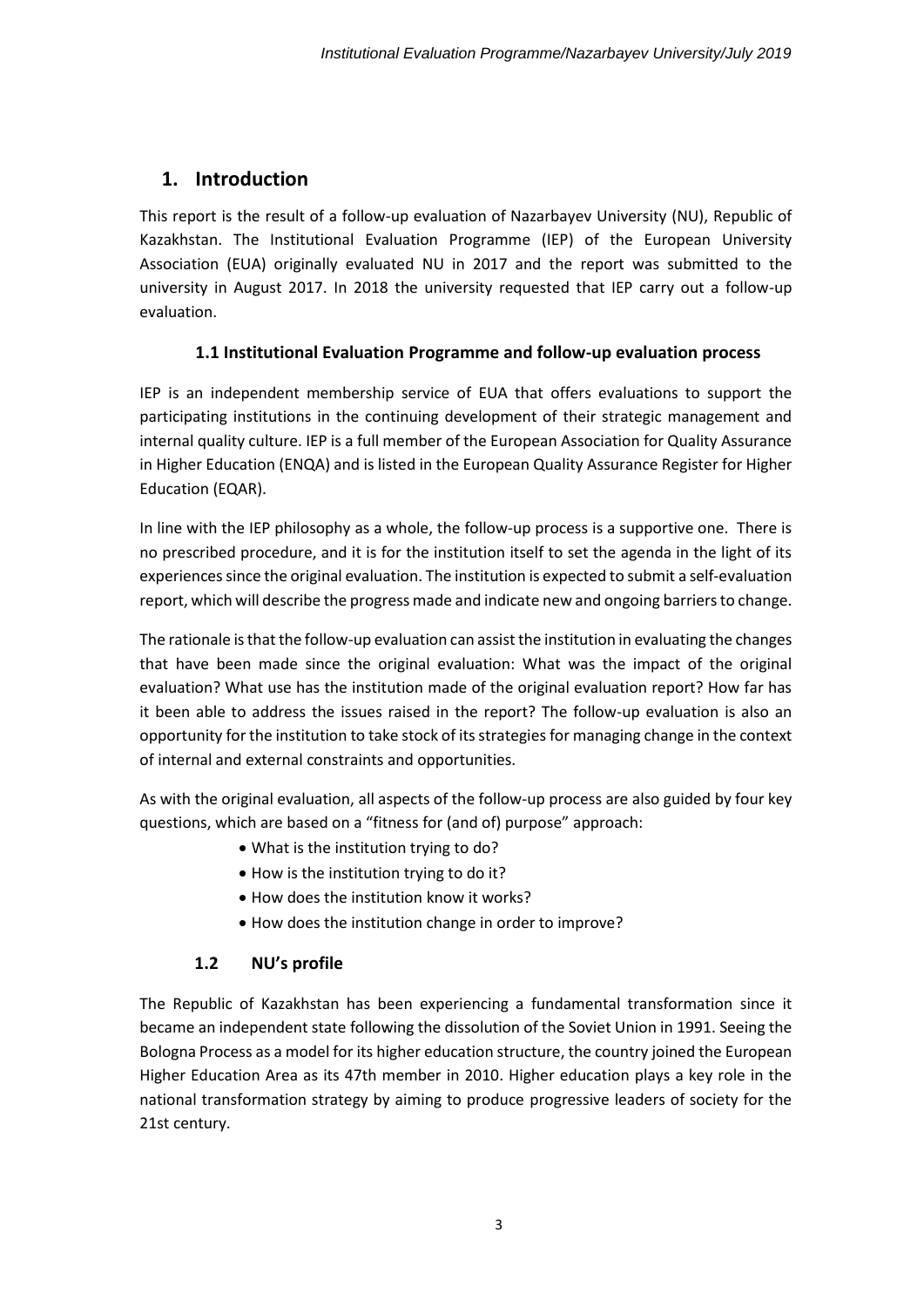NU was established as a model university in 2010, four years after the first President of the Republic of Kazakhstan, Nursultan Nazarbayev, announced in his annual address to the nation his plan to create "the first research and world-class university in Kazakhstan" (Self-evaluation Report 2017, p.1). The NU mandates are:

- "Educational reform leadership to ensure that the lessons of NU's experience are transferred to and understood by other universities, schools and research centres in Kazakhstan.
- Academic excellence to achieve NU's mission by developing and maintaining academic excellence.
- Research excellence to develop a faculty-led programme of world-class research and to be a partner with the world's best researchers and research institutes.
- Creating an integrated academic healthcare system to establish a healthcare system that will provide a model for healthcare services throughout Kazakhstan.
- Innovation and translating research into production to become Kazakhstan's main driver of innovation, leading the way for Nur-Sultan to become a regional innovation hub.
- NU's engagement with the public sector and industry NU actively collaborates with government, industry and international organizations to support national and other important initiatives" (NU brochure 2018 p. 1).

In order to ensure the success of its mandate, NU was given a unique legal status with a separate law granting it institutional autonomy and academic freedom, as well as instituting a Board of Trustees within a governance structure independent from the Ministry of Education and Science. NU is not required to seek licensing via accreditation by the national agencies but in addition to the IEP evaluations, some programmes are applying for international accreditation. NU is free to recruit and select students according to its own requirements. NU "accommodates about five thousand students, out of an overall student population of roughly half a million individuals" (EUA Report "Transition to University Autonomy in Kazakhstan"<sup>1</sup>, p. 37).

Moreover, the university receives a generous budget from the state, which made up around 91% of its total funding in the past four years, according to Appendix I of the NU Self-evaluation Report 2019 (hereafter referred to as the SER). During its site visits in 2017 and 2019, the IEP evaluation team (hereafter referred to as the team) heard that NU's budget makes up around 20% of the total state budget for higher education. At the same time as NU's establishment, a

[https://www.eua.eu/resources/publications/810:transition-to-university-autonomy-in](https://www.eua.eu/resources/publications/810:transition-to-university-autonomy-in-kazakhstan.html)[kazakhstan.html](https://www.eua.eu/resources/publications/810:transition-to-university-autonomy-in-kazakhstan.html)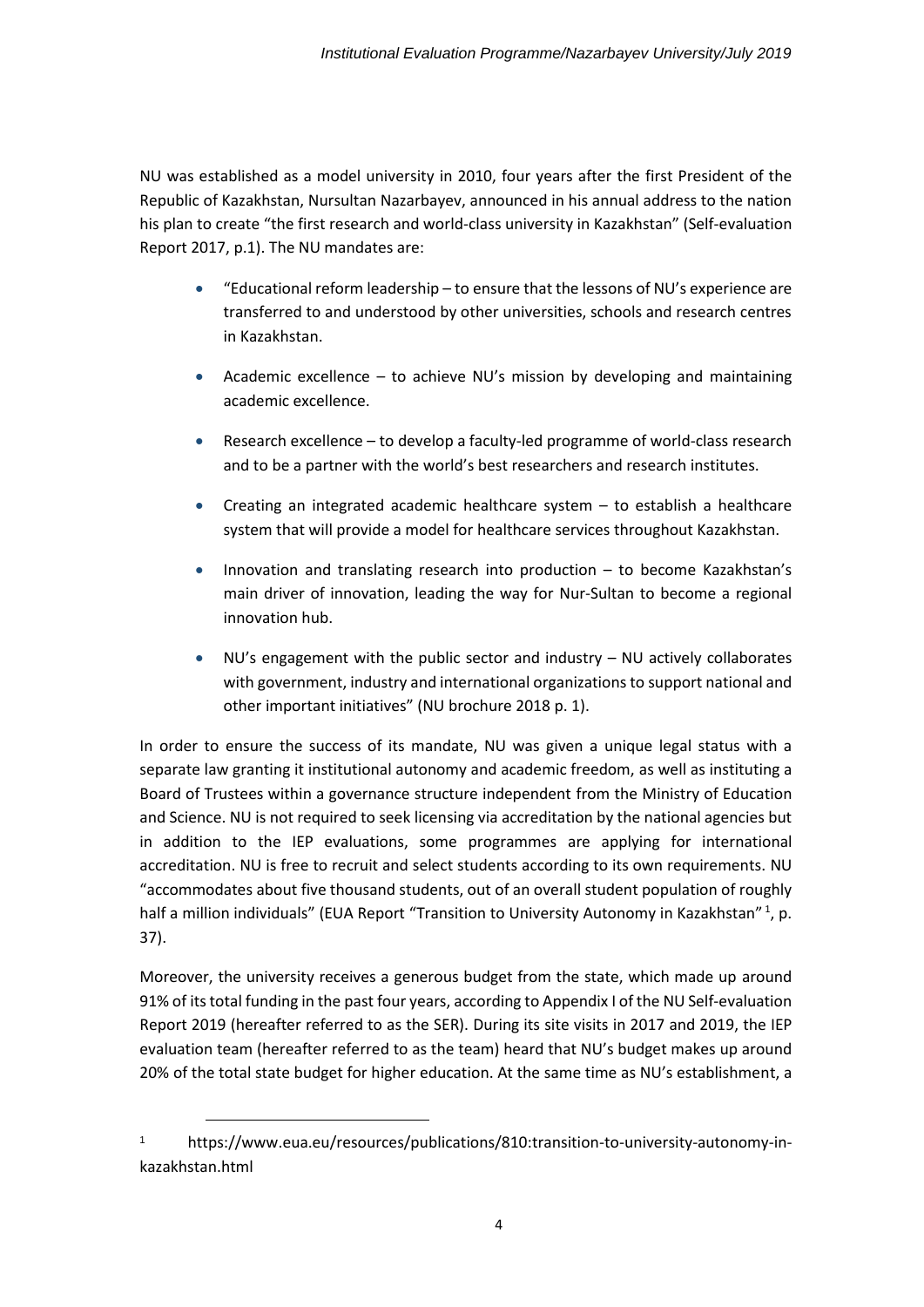"Nazarbayev Fund" was set up as an endowment with donations from multinational companies. The Fund is managed independently from NU and it can use the income from the investments at its discretion.

NU was established through a scheme in which the initial project group formed partnerships between NU and universities in the UK, the US and elsewhere. The partners' task was to help design the university structure and its first study programmes, and to bring academic staff to NU. These strategic partnerships continue with most schools (as faculties are referred to, in line with the US model) being linked to an international university. The list of partners has also expanded to other countries and continents. They include the University of Cambridge, the University of Wisconsin-Madison and the National University of Singapore and, as research partner, the University of Pittsburgh, to name a few.

NU has eight schools, but is preparing a merger of the School of Science and Technology with the School of Humanities and Social Sciences in autumn 2019. Other schools are Engineering (now the [School of Engineering and Digital Sciences](javascript:void(0))) merged with parts of the former School of Science and Technology), and Mining and Geosciences. The Graduate School for Education, a private entity, will merge into the university. The university works with research centres that are part of the Private Institution "National Laboratory Astana": the Centre for Energy and Advanced Materials Science and the Centre for Life Sciences.

In autumn 2018, a total of 4 030 students (2 948 undergraduates, 1 082 graduates) were enrolled in NU, an increase from 3 514 students in 2017. Another 754 students are in the Centre for Preparatory Studies, which prepares students for enrolment at NU, where teaching is in English, by focusing on English courses. The SER and NU's Strategy 2018-2030 state that the student population is planned to level out at around 10 000 by 2030, which was confirmed to the team during its site visit. As of 2018, 99.8% of undergraduate and 97.9% graduate students were Kazakhstani citizens, with 93.9% and 90.3% Kazakhs and 6.1% and 9.7% respectively from among the over 100 other ethnic groups in the country. The undergraduate male-female ratio remains stable at basically 1:1, slightly shifting to 42.1% female and 57.9% male for graduate students. Tuition is free for most undergraduate and graduate students through scholarship schemes. Undergraduate retention is 90.8% by the fourth year, with 88.7% graduating. Graduate retention is 90.5%.

The academic staff numbered 363 as of autumn 2018. Unlike the student population, the majority of academic staff are expatriate, although the team heard that the share has reduced slightly from the 78% in 2017. They are predominantly from North America but also from Europe, Asia and Australia. NU administrative staff are almost all Kazakhstani, but many of those in higher administrative positions have international experience.

NU is situated in Nur-Sultan City, recently renamed from Astana, "the capital" established in 1998. The university comprises a sprawling modern building complex with possibilities for expansion. It includes teaching and research facilities as well as student dormitories, faculty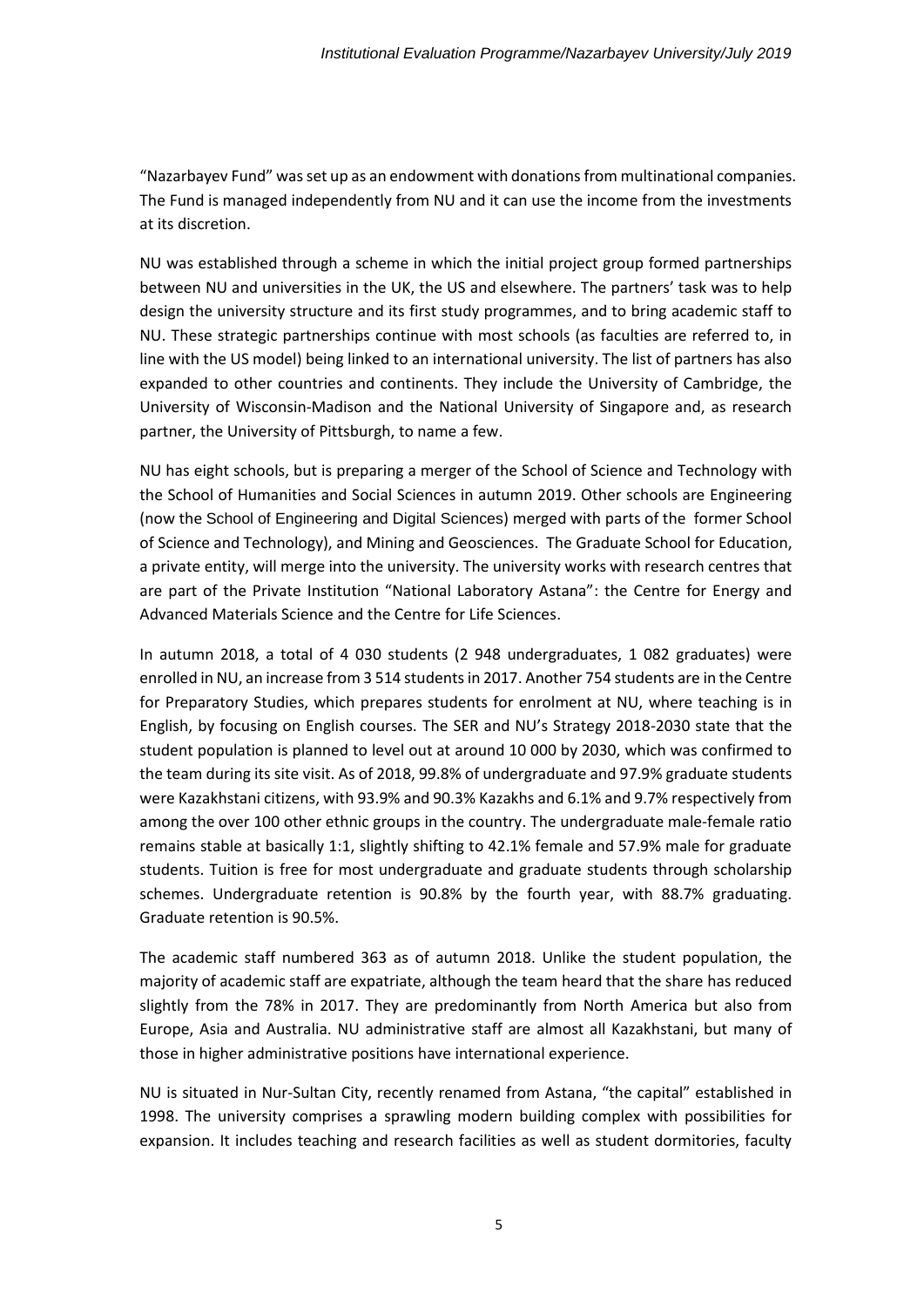housing, and sports, recreation and service facilities. Some 80% of students live on campus. A new Technopark next to NU is being expanded.

#### **1.3 The evaluation process**

NU set up a steering committee following the 2017 IEP evaluation to discuss the recommendations made in the evaluation report. They set up 13 working groups for the areas in which changes were to be implemented, which proceeded by consulting broadly among the university's internal stakeholders. In August 2018 they submitted a Progress Report to IEP. The self-evaluation process for this follow-up evaluation was carried out by a committee of 13 academics, leaders of NU and representatives of some of its units, administrative staff and students. The committee based its work on the 2017 IEP recommendations, the 2018 Progress Report, and the NU Strategy 2018-2030, which also gained impetus from the 2017 IEP report and was approved by the NU Board in December 2018. Furthermore, the 2019 SER reflected new projects and achievements and the committee also developed an action plan to stake out the process for implementing improvements.

The SER elaborates on how far each recommendation from the 2017 evaluation has been implemented, grading the actions from "Limited progress made" (13 recommendations) to "Good progress made" (10 recommendations) to "Complete" (6 recommendations). The team appreciated the frank and honest self-assessment of NU's achievements in the SER. It also appreciated the systematic way with which the 2017 recommendations have been followed up and NU's critical approach in identifying the level of progress and further actions needed.

The SER of NU*,* together with the appendices, was sent to the evaluation team in March 2019*.* The visit of the evaluation team to the university took place on 21-24 May 2019.

The evaluation team consisted of:

- Georg Schulz, former rector, University of Music and Performing Arts, Graz, Austria, Chair
- Erdal Emel, former vice-rector, Uludağ University, Turkey
- Inguna Blese, student, University of Latvia
- Christina Rozsnyai, Hungarian Accreditation Committee, Team Coordinator.

The team thanks the leadership and staff of NU, and in particular President Shigeo Katsu, Provost Ilesanmi Adesida, Director Duncan Priestly and contact person Aizhan Mussina, for the informative and self-critical SER, the openness of everyone interviewed during the site visit and the kind hospitality with which the team was received.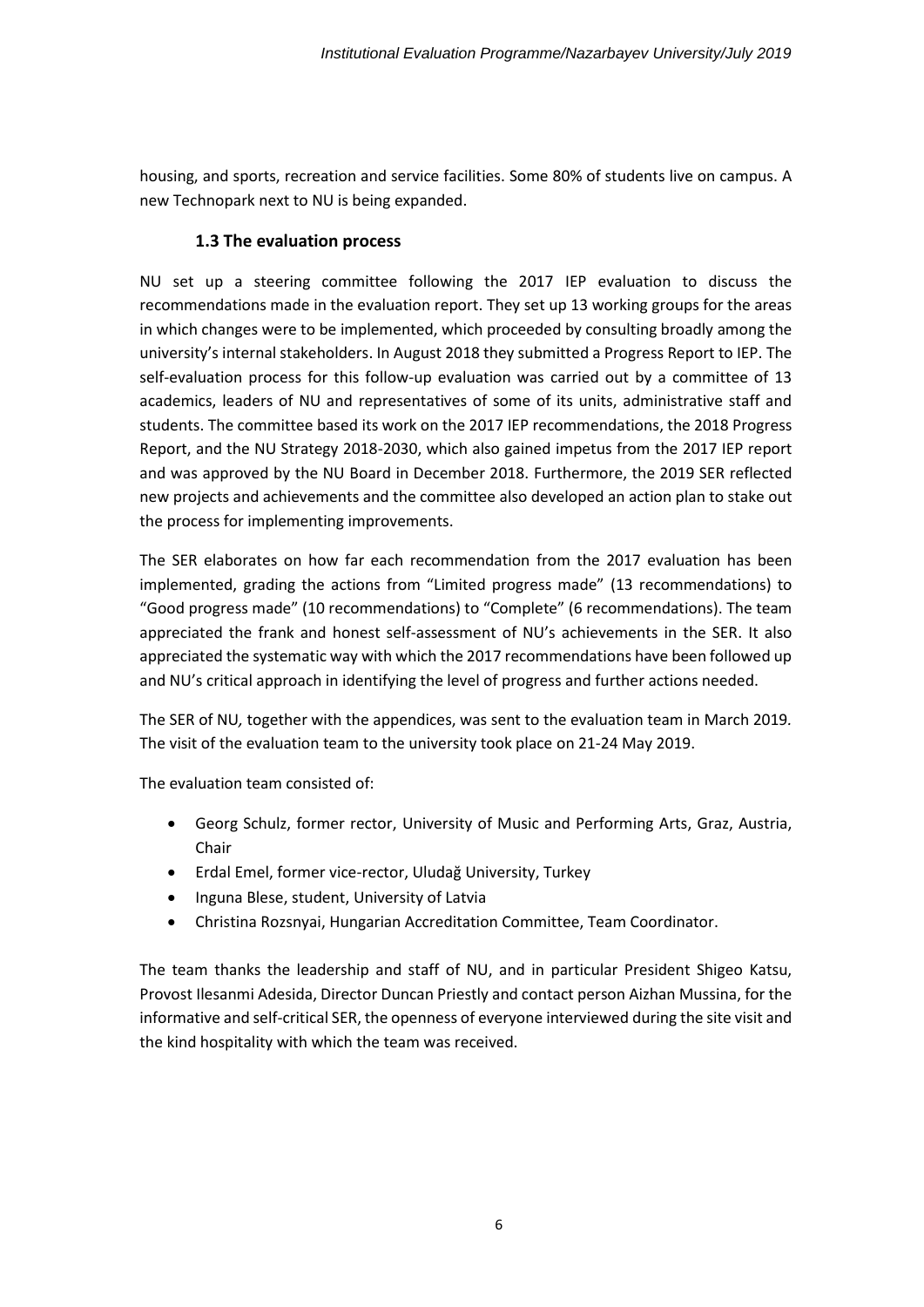## <span id="page-6-0"></span>**2. Governance and institutional decision-making**

In its strategy discussions, NU decided to keep its existing vision until 2025: "to give Kazakhstan and the world the scientists, academics, managers and entrepreneurs needed to prosper and develop". The mission will also remain in place until that time: "to be a model for higher education reform and modern research; to contribute to the establishment of Astana as an international knowledge, innovation, and medical hub; and to prepare students for a world of increased volatility, uncertainty, complexity and ambiguity". The vision and mission reflect the *raison d'être* of NU and the responsibility it bears for driving the transformation of higher education in Kazakhstan. With its mandate for "educational reform leadership", NU has been active in offering workshops to various external stakeholders, including leadership seminars for top administrators at other universities. Several other universities in the country have recently been granted some autonomy with a supervisory board structure modelled on NU. A "League of Integrity" of 25 universities has been established with input from NU, although NU has not yet formally joined the group; the team noted again in its follow-up visit, the central role that integrity plays in the mission and brand of NU. The team acknowledged once again that meritbased student admission and human resource management at NU is commendable. The team praises NU for establishing a model institution in Kazakhstan and hopes that it can serve as a role model for other higher education institutions as they go through structural reforms in the years ahead.

NU has made strides in another of its mandates, working towards "creating an integrated academic healthcare system", which ranges from providing medical care to fostering leadership expertise. The School of Medicine currently operates three hospitals, providing medical services for citizens. In the area of leadership, the team heard that the school provides professional development seminars for the senior leadership of medical universities. With its direct links to the community through its health facilities, where communication with patients is necessary, the ratio of local to foreign staff is higher than the rest of NU, at roughly 1:1.

The SER describes a number of organisational changes that NU has implemented in the past two years. They have implications for management, teaching and learning, research and administration and seem to have succeeded in streamlining various processes. The team commends the set-up of the transformation process and was impressed by the commitment shown by NU stakeholders. The fast pace of reforms is a challenge for all involved, but it is coupled with an awareness of the need for quick change. The sustainability of NU was the team's primary concern in 2017, and NU is well aware of the challenge of balancing the speed of reforms with the need to ensure that the internal stakeholders are all on board. Therefore, the team would like to make only one recommendation pertaining to financial sustainability, that NU *continues to put effort into diversifying income streams to gradually reduce dependence on the state budget*.

NU developed an implementation plan for the Strategy 2018-2030. It will be monitored at the institutional and the school or unit level, supported by data compiled and presented by Institutional Research and Analytics, a unit that was planned in 2017 and is now operational.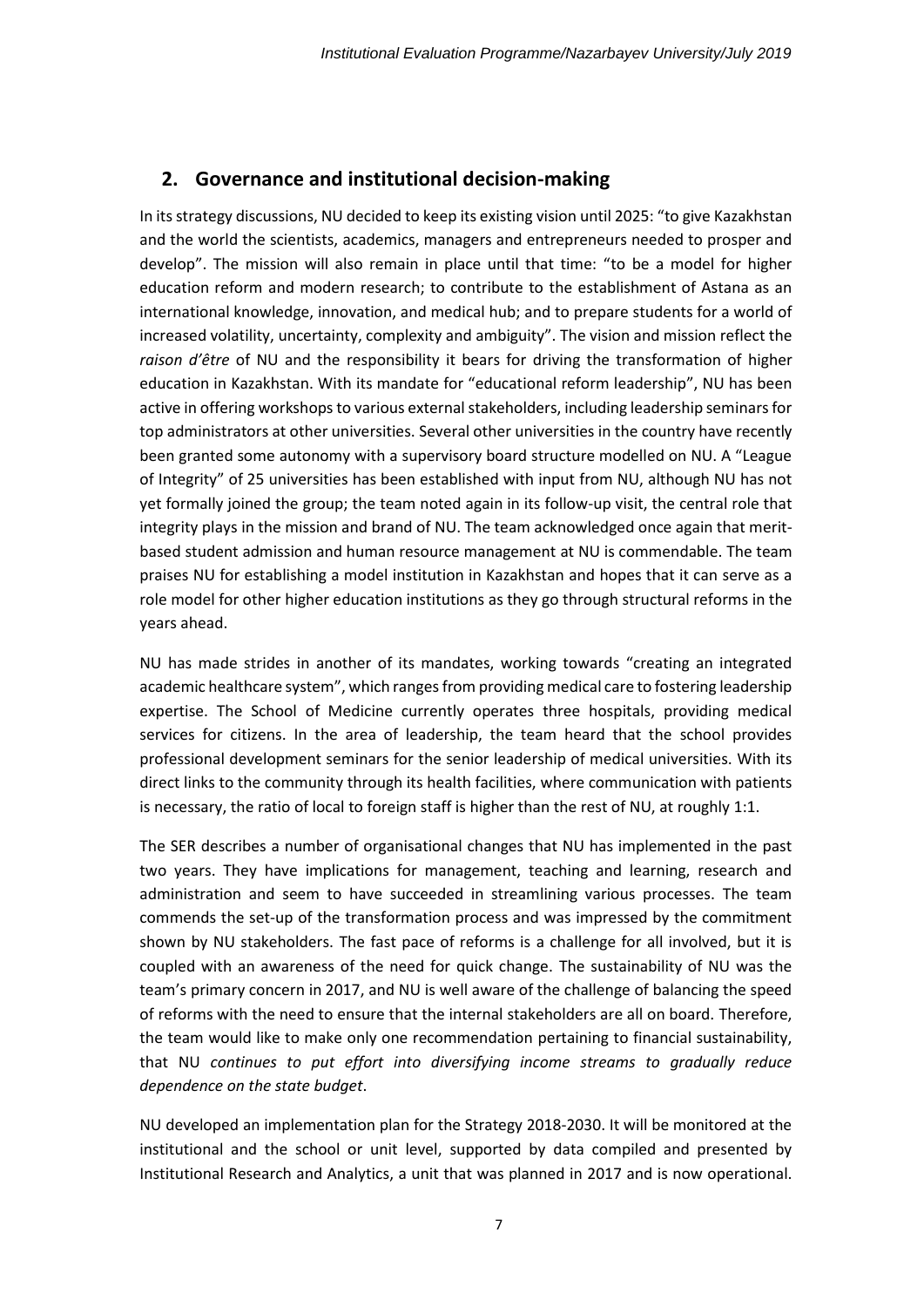### The team recommends *that NU refines its monitoring and evaluation methods with the help of data gathered to check "how do you know it works" when formulating plans for moving forward*.

The team noted the good progress made with the formulation of the strategy and goals as well as the constructive communication with internal stakeholders in the process. It would like to emphasise the need for sustaining efforts in communication in order to maintain stakeholder commitment towards implementing the strategic goals. The team noted that NU identified in its SER that further work is needed in this area and itself heard complaints about insufficient communication regarding upcoming changes in several interviews during the site visit. Therefore, the team recommends NU to *take care to ensure communication and information flow regarding changes to all internal stakeholders.* This is especially critical for the groups that will be specifically involved in or affected by the planned changes.

Relations with external partners have progressed. The team noted that links with the original American partners, established for setting up the NU schools, developing curricula and recruiting faculty, are losing their momentum now that the initial objective is accomplished. The team agrees with NU's assessment in the SER that partnerships should move to the next level in order to evolve into a more balanced relationship with collaborative projects and publications. The team especially recommends *strengthening the emphasis on collaborative research in order to take partnerships to a new level*.

As far as the once fledgling IT system is concerned, the team acknowledged that the positions of Chief Information Officer and General Director of IT Projects have been filled. It is now urgent to implement an efficient, institution-wide IT system, taking into consideration existing systems, such as that in the Graduate School of Business, and one into which the Institutional Research and Analytics data system is integrated. The team recommends *creating a university-wide, coherent information system that is accessible to different users on different levels but with common elements*. This would include a university-wide internal communication and management IT system (intranet).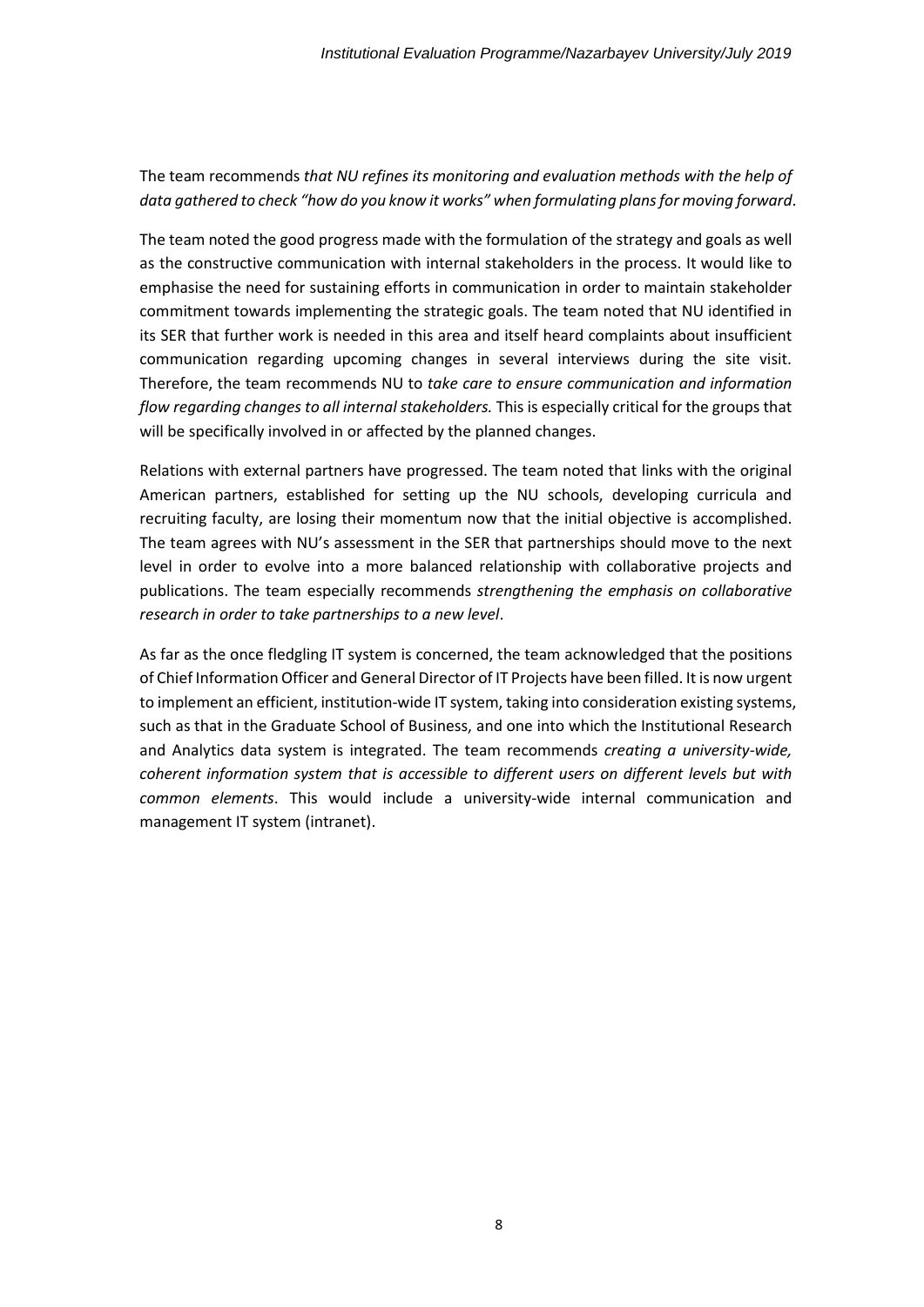## <span id="page-8-0"></span>**3. Quality culture**

The team commends NU for its achievements in developing many internal and external quality assurance mechanisms. The team also noted the continuing commitment of NU's stakeholders to the ongoing improvement of the quality of NU's activities.

Concerning the internal quality assurance system, the team appreciated the collated set of documents relating to quality assurance. The Academic Quality Framework was already in place in 2017 and, along with related documents, lays out how to maintain the standards of academic awards. The annual Quality Enhancement Plans, the latest of which was approved by the NU Academic Council in March 2019, are concrete action plans with timelines and responsibilities for reviewing and continuously improving learning and teaching-related activities. NU also regularly requests feedback from students about their learning experience, conducts staff satisfaction surveys, and consistently follows up on the feedback received. The Institutional Research and Analytics Unit, mentioned in the previous chapter, has started running along a clearly defined operating framework, described in the SER, and it will produce data and analyses needed for quality enhancement.

The team received in a separate appendix to the SER a table on NU's compliance with the *Standards and Guidelines for Quality Assurance in the European Higher Education Area* (ESG), which aligns NU's operational documents with the individual standards in Part 1 of the ESG, which relates to internal quality assurance. The team appreciates the integration of the ESG into NU's quality assurance as a sign of its commitment to the Bologna Process. It recommends *revisiting the table and comparing it to the ESG guidelines item by item in order to improve the alignment between the two and to identify features that are still missing*. NU should build on the ESG as a quality assurance instrument and aim for a comprehensive quality culture. A good starting point would be to develop an overarching quality assurance strategy that covers all NU units and activities, not only academic ones, extending also to management and administration. The team recommends *continuing the shift from quality assurance to an institution-wide quality culture*. The sharing of good practices, such as the ground-up initiatives that include peer-to-peer observation, described in the SER, could be standardised in the quality strategy in order to facilitate synergies within and between schools and units. Furthermore, the team recommends *making internal quality documents easily accessible on the NU website* in order to give more prominence to quality assurance matters in the university's public communication*.*

With respect to the external quality assurance of NU, the team commends the university's use of the IEP recommendations from the 2017 evaluation, its thorough progress report, and the SER for this follow-up evaluation. The team also learned that several NU programmes have undergone or are preparing for evaluation and accreditation by international agencies such as ABET, EAPAA or WFME. The team supports such efforts by recommending that NU *continues to seek international accreditation of programmes and schools in order to continuously enhance the quality of teaching and learning as well as increase international visibility.* The university quality assurance strategy mentioned above is also important in relation to external quality assurance. While aiming at various professional accreditations of schools and programmes, the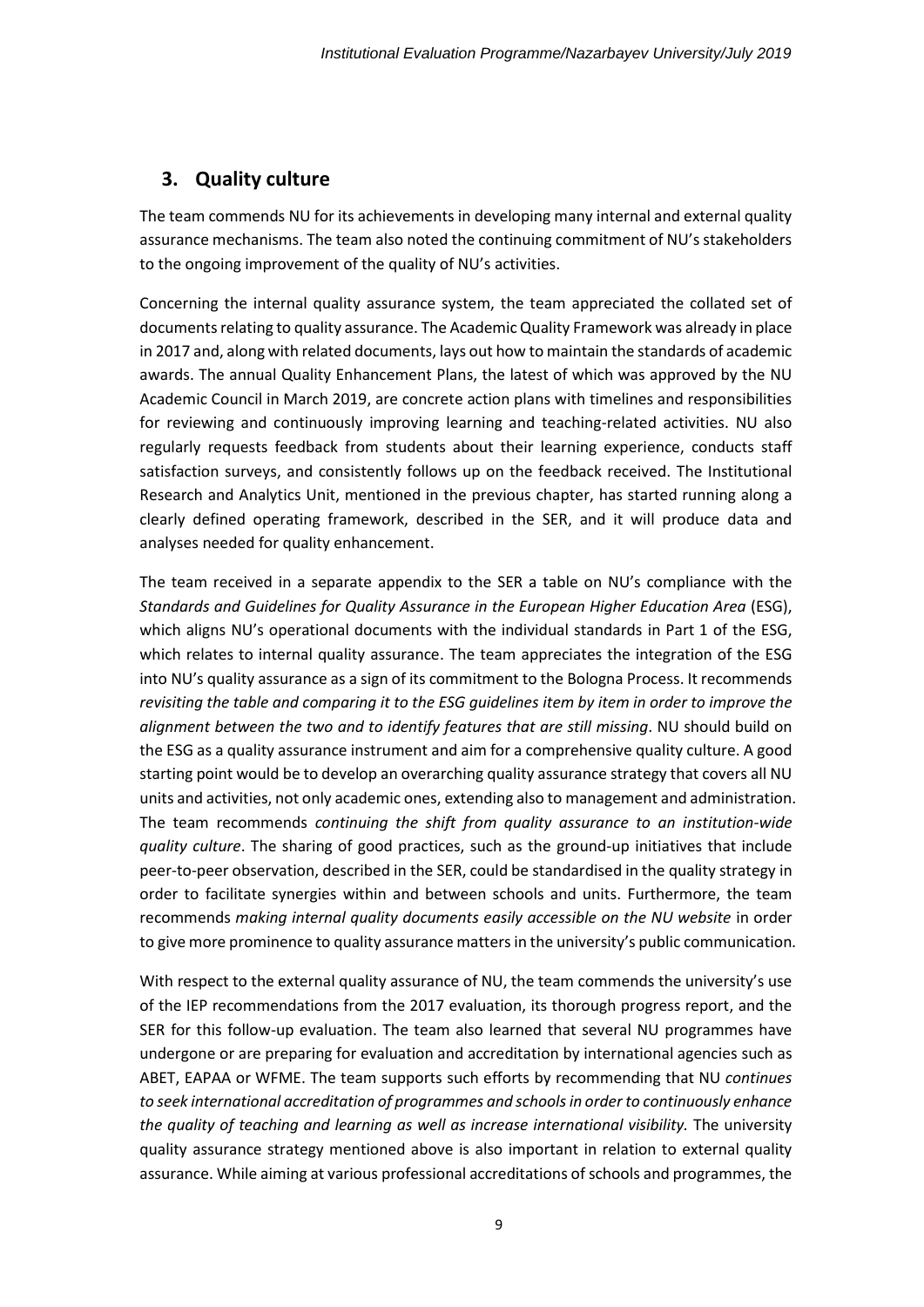team recommends *ensuring a shared understanding of quality and that the institutional-level overarching quality standards are observed.*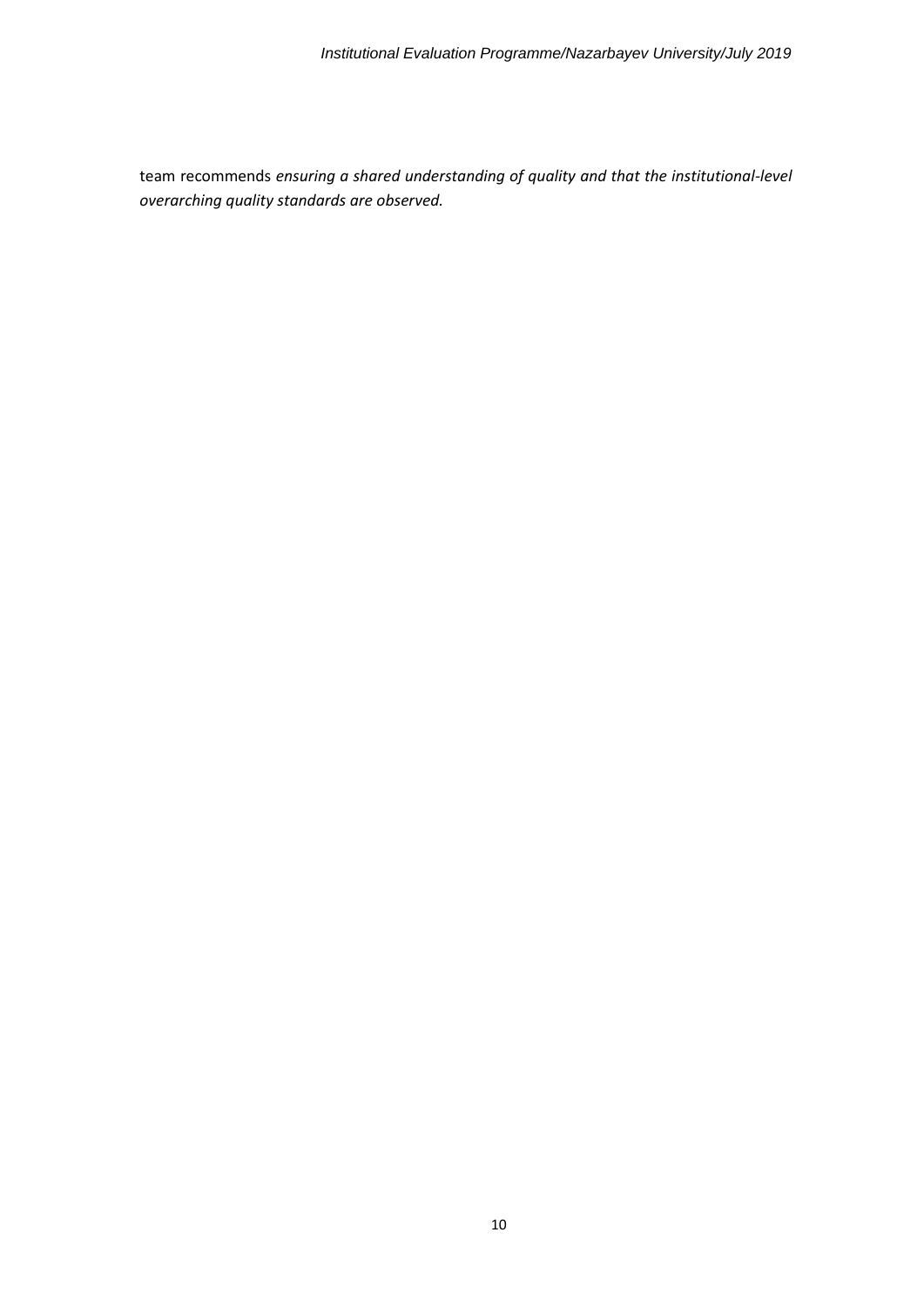### <span id="page-10-0"></span>**4. Teaching and learning**

NU described a number of advances regarding teaching and learning in the SER. Among these, NU has assigned an Associate Provost for Graduate Studies to develop a graduate studies portfolio and framework and to run the scheme. During the site visit, the team was impressed with the good facilities for teaching and learning; there are special classes for group work as well as separate rooms and equipment for students' individual work. Furthermore, the team received the regulatory framework for undergraduate programmes, which includes the newly implemented core curriculum, as an appendix to the SER. The team commends the implementation of the new core curriculum, which ensures an all-round education for students as well as offering the possibility for personal enrichment through various elective courses. However, the team recommends *ensuring a broad choice of elective courses for students in order to avoid forcing them to take subjects they find irrelevant only to fill their required workload.* Furthermore, the team heard that programme-specific courses that are also offered as electives have been inaccessible to students from other disciplines. Therefore, the team recommends *ensuring that the content level in elective courses is understandable for students from other fields*.

New teaching methods are being shared among the academic staff and their application is rewarded. The team recommends *exploring all facets of student-centred learning and its implications for teaching tools and student responsibilities*. The concept of student-centred learning, as outlined in the ESG (standard 1.3), goes beyond stimulating interactive learning and extends to the proactive attitude of students who are aware that they are laying the groundwork for their future careers. In the team's interviews during the site visit, some students mentioned a lack of flexibility in their study process, particularly with regards to internships, e.g. fixed time for internships, which is sometimes difficult to manage with business needs and expectations; limitations to choosing internships abroad, etc. It appeared that not all students at NU are provided with proper guidance and tutoring to plan their own learning process and career path. Therefore, the team recommends *strengthening the entrepreneurial mind-set in the curriculum and incorporating a suitable volume of practical work* carefully planned to allow students to apply acquired knowledge and skills. Such measures are especially important in light of the increasing need for life-long learning that new generations will need to pursue, and for which they must be equipped with the necessary skills.

The SER outlined that NU has set up a Long-Term Employment Contracts Working Group that has carried out a survey among staff on what improvements they would like to see. Progress has been made in implementing some measures, while others remain a challenge. NU's support for teachers' continuous professional development, such as through the scheme conducted in collaboration with the Higher Education Academy in the UK (renamed "Advance Higher Education" in 2018), is also noteworthy. In order to retain capable staff, the team recommends *ensuring the continuing attractiveness of academic positions in the long term, not only by financial means but also through measures that support quality-of-life*. In addition, it recommends *considering making career paths more predictable by continuing to discuss the*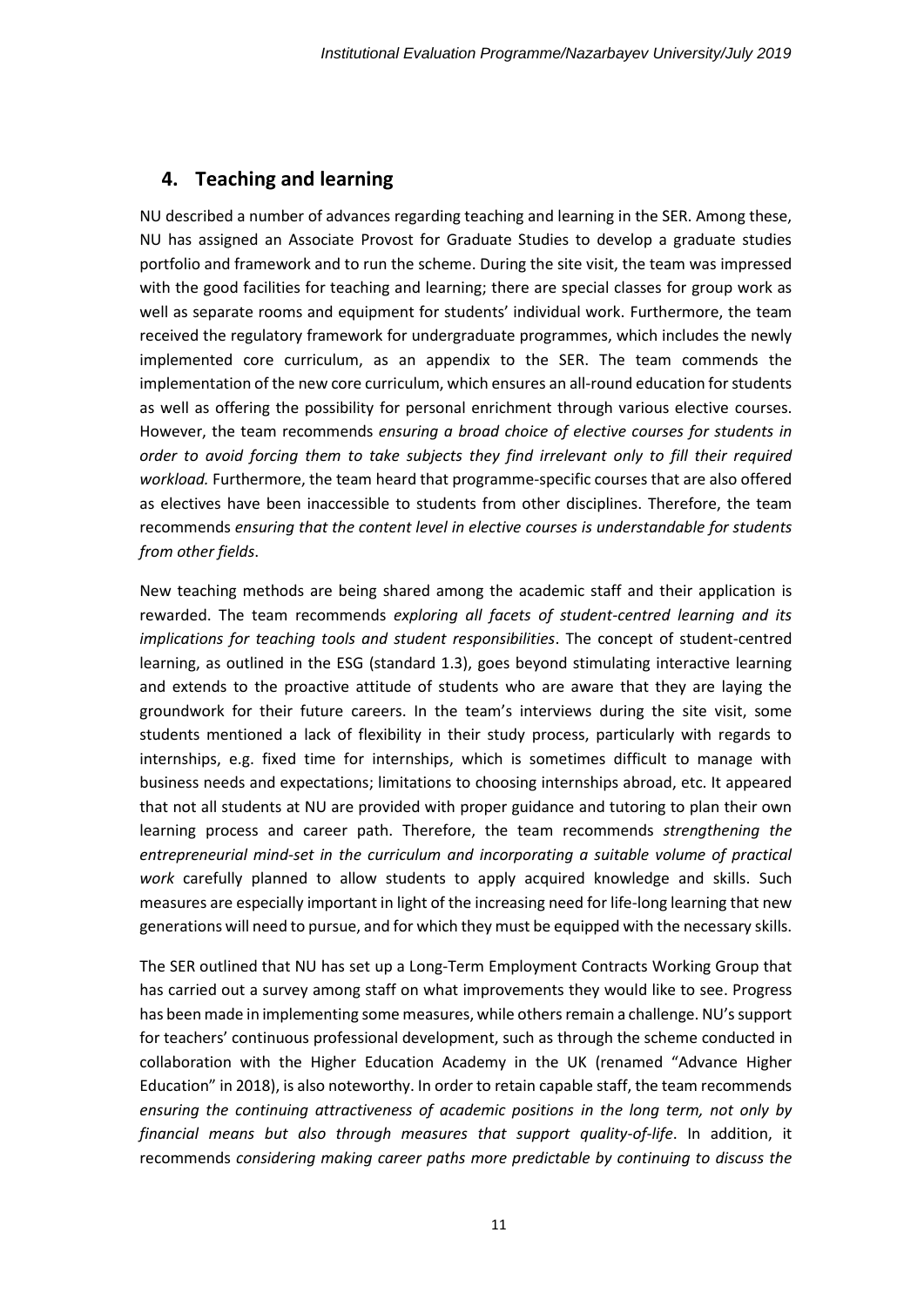*possibility of tenure, and the system of contract renewal with transparent criteria, among other measures*.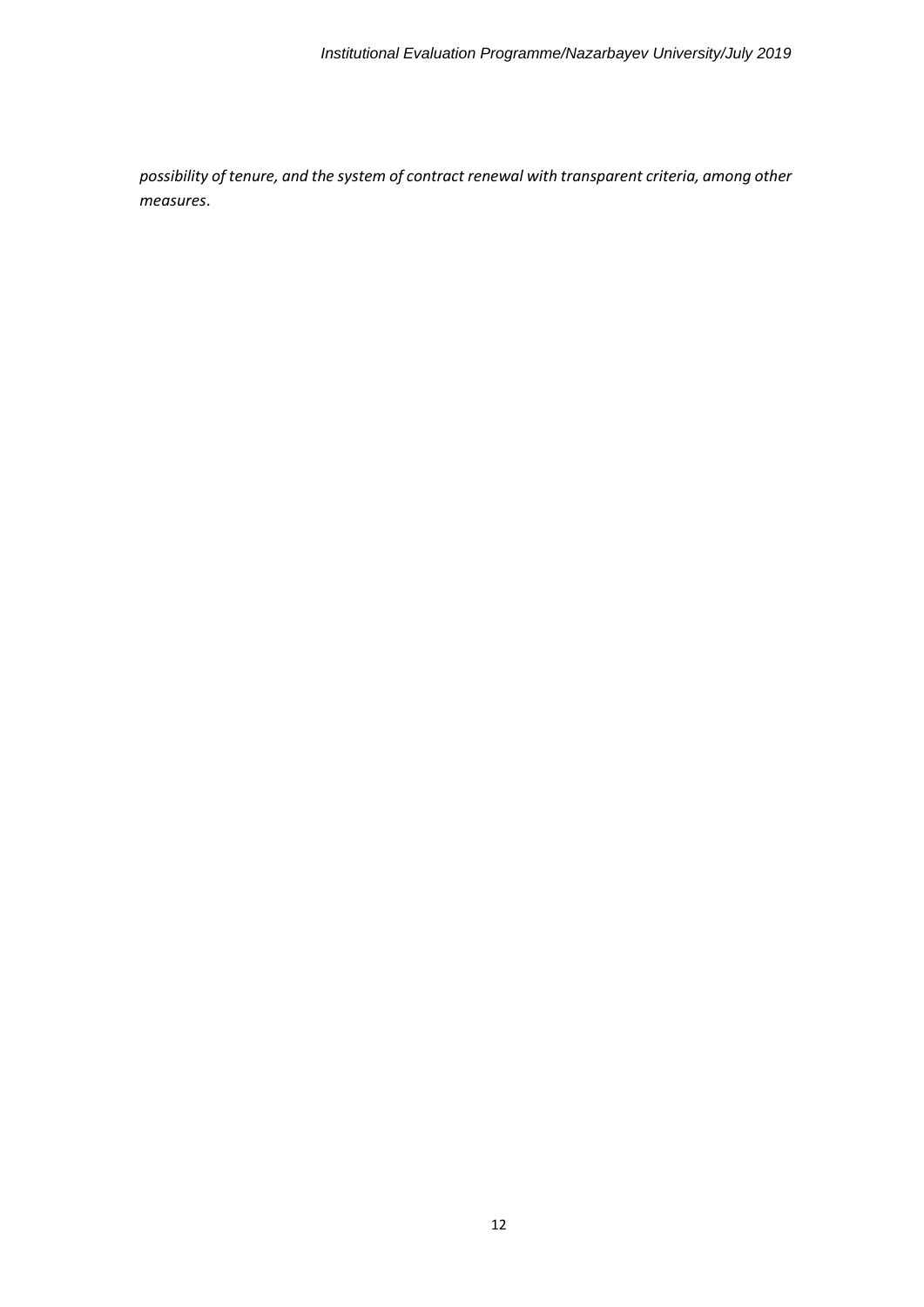## <span id="page-12-0"></span>**5. Research**

The team recognises the achievements made in research management. The Vice-Provost for Research was appointed shortly after the 2017 IEP evaluation, although the team at the time had been able to meet him and discuss his plans. The transformation of institutional activities concerning research, including the elaboration of a research strategy, are in progress and the communication channels with stakeholders are open. In this regard, the team recommends to *systematically involve academic staff in developing the research strategy to ensure inclusiveness and transparency, but also to help identify key issues*.

While procurement of research equipment and supplies remains a challenge overall, the team saw good developments regarding new facilities, buildings, and equipment acquisition. New research centres are being integrated into NU, rather than acting as separate entities with the status of national centres that collaborate with the university, as was previously the case. Collaboration with the existing centres that are not part of the university is being stepped up. In line with the strategic goal of the country's former president, Nursultan Nazarbayev, the development of smart systems and artificial intelligence is being supported through the establishment of a dedicated new research centre at NU. The Technopark mentioned in the introductory chapter, as well as other research transfer setups and business facilities, are being expanded in order to support NU in fulfilling its mandate to spearhead innovation and translate research into production.

The SER describes numerous initiatives and achievements in research. Equally commendable are the efforts NU has made and continues to make towards attracting students back from abroad as well as the establishment of post-doctoral positions. Finding additional resources for more positions remains a goal. Good efforts and initiatives have also been made to facilitate interdisciplinarity and collaborations between NU schools.

NU has taken steps to streamline administration that supports research, including setting up the Office of Research Administration, whose mandate goes beyond administrative support to proactively seeking research opportunities for the academic and research staff.

At the same time, diverse demands on administrative and academic staff are still posing challenges. The team believes that with the advance of the transformation process, supported by the forthcoming overarching research strategy, a mutual understanding of common goals for NU, in alignment with the national goals, can be achieved.

In order to advance NU's endeavours towards achieving research excellence on an international level, the team recommends *focusing research on areas of excellence where NU is unique; where national priorities have been identified; and where grants are being made available*. Aligning research with national priorities would also underpin NU's lobbying for raising the percentage of GDP available for research from 0.15% to 1%, a plan the team heard about in interviews during its site visit.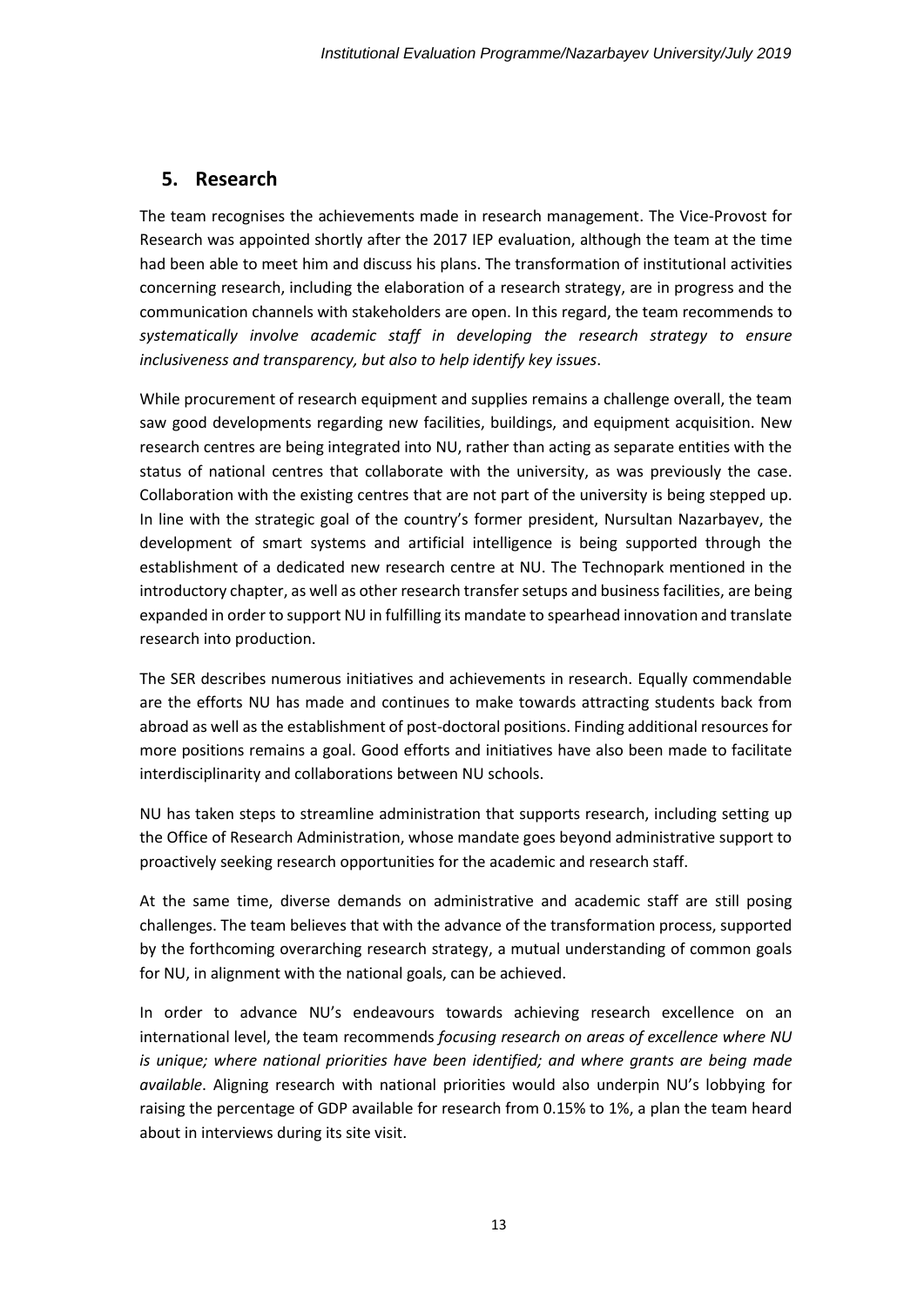Taking into consideration the approach of attracting researchers who correspond to the priority areas as well as outstanding researchers who are talented in other areas, the team recommends *ensuring that the latter are also sufficiently supported in their individual research*.

Furthermore, as NU is maturing, the team recommends *considering renewing relationships with existing foreign partners*, as mentioned already in the chapter "Governance and institutional decision-making", *after evaluating their achievements together with staff and students*. Possible areas of cooperation might be to develop projects that foster cooperative research, i.e. organising conferences, co-authoring publications, holding workshops etc., rather than the current partner relationships that are limited to service agreements.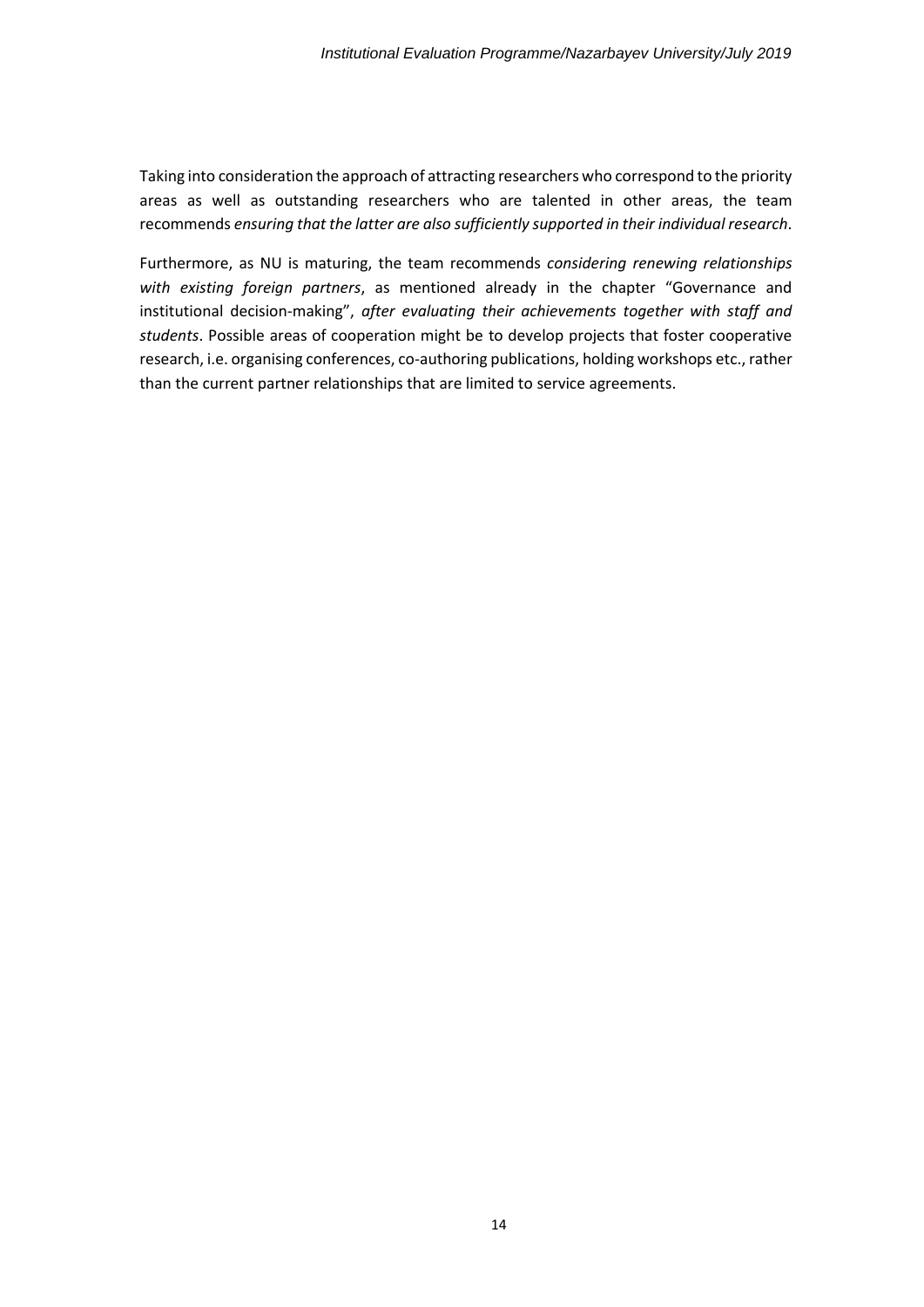### <span id="page-14-0"></span>**6. Service to society**

NU's services to society are inherent in its mandate and mission. The achievements the team learned about during its site visit are commendable regarding on the one hand, specific activities, e.g. medical services for the general public, and on the other hand the external dissemination of the NU model in a number of areas. The latter includes workshops on curriculum development, innovative teaching methods and leadership; professional development for academic staff of other higher education institutions; and lobbying the government in the interest of all higher education institutions in Kazakhstan. Many further initiatives are listed in the SER. One project, in line with a key NU mandate to "create an integrated academic healthcare system" has been launched as the country's first comprehensive academic medical centre by the School of Medicine, the University Medical Centre and the Centre for Life Sciences, in collaboration with an American partner.

The SER considers that NU has made good progress in the area of service to society. Notably, NU has developed an overarching strategy (currently in draft form) to coordinate the related activities of schools and units, and which links to national higher education priorities and strategic goals. NU is actively involved with other higher education institutions in the country on a number of projects, including the dissemination of good teaching practices and professional development programmes. One project related to NU initiatives is the "League of Integrity" for Kazakhstani universities, mentioned in the introduction, and the team found it commendable how NU is able to act as a role model and promote academic integrity.

NU's mandate for "Innovation and translating research into production", together with "Engagement with the public sector and industry" extend to embedding the university's research activities into the business and industry community. In this area, the team noted possible risks, such as potential brain-drain due to graduates going abroad, or a decrease in applicants for new start-ups. It therefore recommends *sustaining efforts to support start-ups by offering dedicated funding to attract a steady flow of applicants.* Coupled with that, the team recommends *supporting an entrepreneurial mentality as well as an ecosystem conducive to innovation and individual initiatives among its students in order to equip them for investing in entrepreneurial activities in the country to prevent brain-drain*.

The team supports NU's many efforts and consequently recommends *making the existing and future services known to the external community in order to establish them as part of the NU brand*. The "Annual Media Plan" described in the SER is a good initiative to sustain awareness of NU's initiatives and services among partners and the public, which is a precondition for successfully disseminating good practices.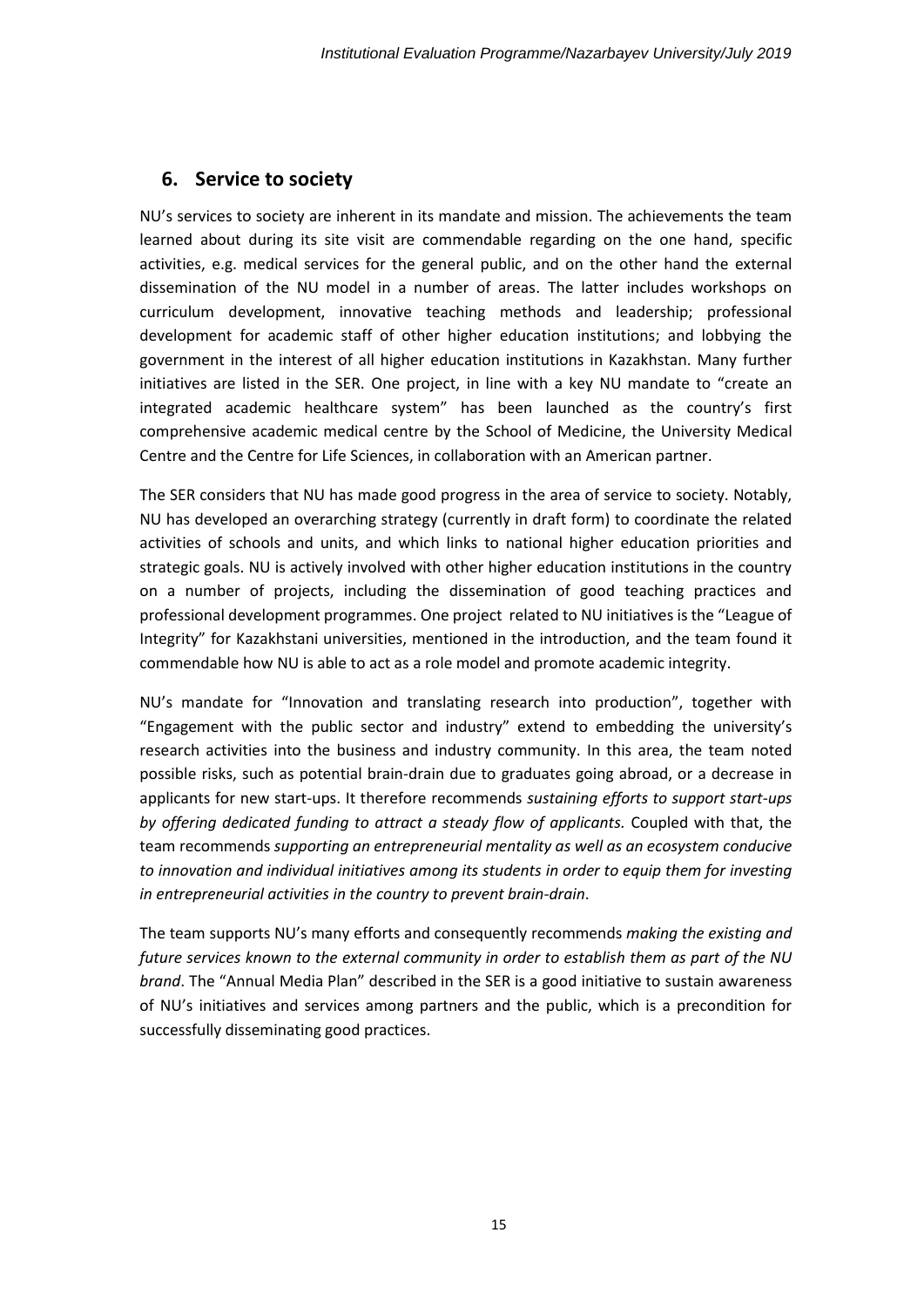## <span id="page-15-0"></span>**7. Internationalisation**

NU has made great strides in channelling into action its numerous international activities, many of which are listed in the SER, by starting discussions on an internationalisation strategy, in line with the university strategy.

The university's goal is to increase the proportion of international students from what is currently below 1%, to 9–10% by 2025, and to 12% by 2030, when the total student body is projected to level off at 10 000, as laid down in the NU Strategy 2018-2030.

The team heard that NU is making efforts to recruit students via its presence at student fairs and conferences in many countries, and that a recruitment plan is already in place. A social services package for international students is in place already. Thus organisational and structural efforts for attracting and supporting international students are commendable. The SER notes that a new marketing strategy geared towards recruiting foreign students is to be launched in 2019. The team believes that additionally, more creative actions to attract a large number of international students over the coming years could be explored, including a critical reflection of outcomes from different experiences and best practices atschools*.* As an incentive for applicants, the team recommends *identifying areas of attractiveness specific to NU*.

In addition, the team recommends *continuing to seek international accreditation,* as noted earlier, *also with the aim of making NU more attractive to international students*.

Efforts to attract international post-doctoral students are a promising development for internationalisation as well as providing potential for expanding research capacity. Recognising that this is a newly introduced scheme that will be refined with time, the team recommends *creating an inclusive environment for international students at NU, including post-doctoral students, by ensuring that they are individually cared and supported in integrating into campus and city life.*

NU is also promoting student and staff mobility through various schemes, including its existing partnerships and the Erasmus+ programme. The team recommends *fostering mobility for students and staff by considering a mobility programme with NU's target countries, e.g. the Asian Universities Alliance, and by exploring possibilities for Erasmus+-type mobility schemes in the region*.

Finally, international partnerships with high-class universities are well suited for expanding internationalisation in several areas. The team recommends *building on existing initiatives but also considering strategically how to publish and advertise job openings for academic staff, including post-doctoral students, in order to sharpen the focus of these efforts and to reach international audiences, as well as to optimise resources.* NU may wish to explore EURAXESS<sup>2</sup> and similar internationally recognised platforms for recruiting academic staff and researchers.

<sup>2</sup> <https://euraxess.ec.europa.eu/my>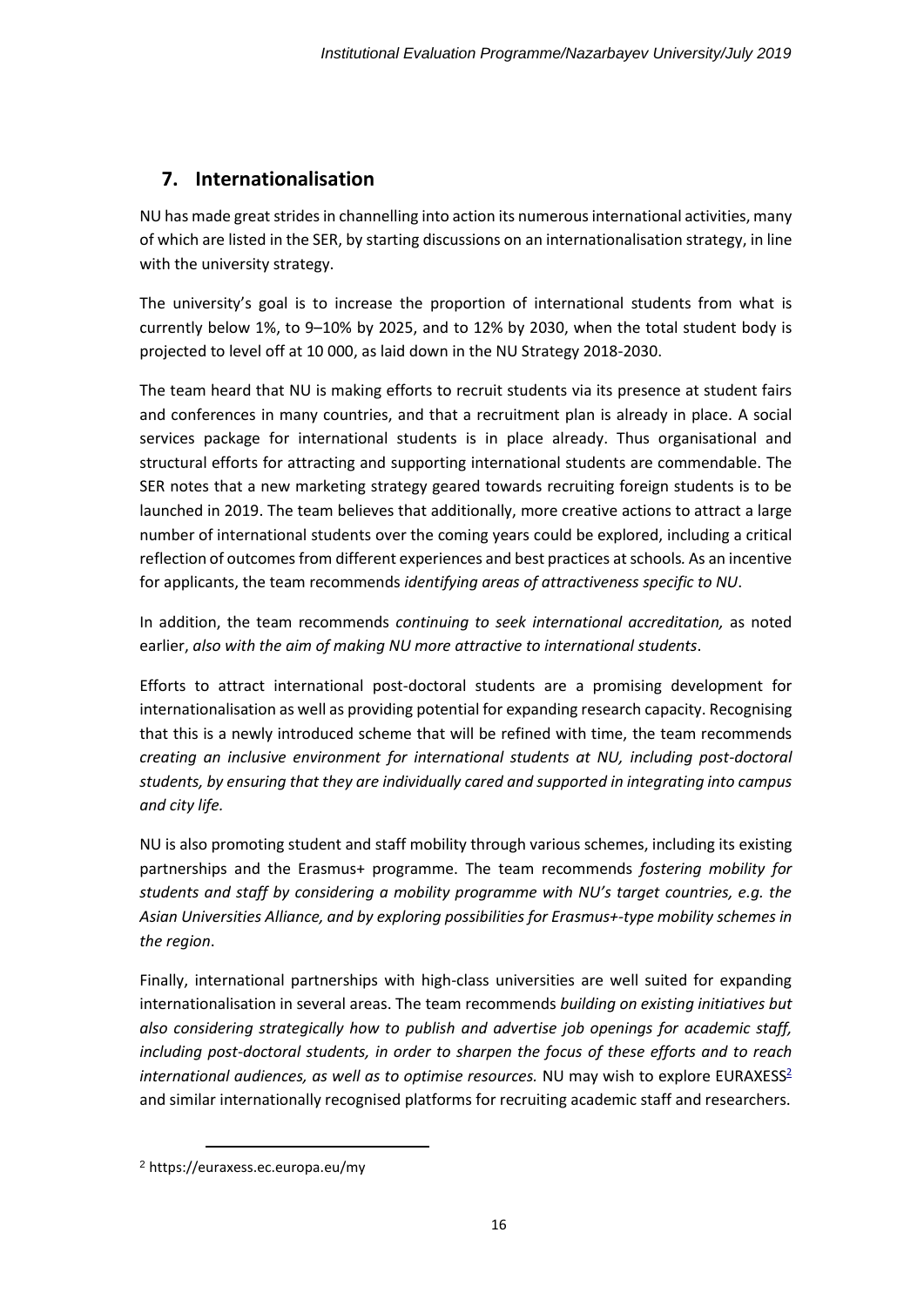### <span id="page-16-0"></span>**8. Conclusions**

The team commends NU for the changes it has planned and implemented since 2017. The inclusiveness with which NU proceeds in managing change is particularly praiseworthy. The production of the SER, preceded by strategic working groups, is a case in point. Many of the recommendations from the 2017 IEP evaluation have been followed up and the team appreciates that NU is self-critical about further actions needed. Still, it is necessary to sustain the efforts even in areas where NU has already achieved a great deal. At the same time, the team believes NU has to transform itself from being an institution carrying out its immediate mandate to one with a long-term mission and strategy that stakes out its sustainable development in order to achieve the next step in its advancement.

The team is assured that by building on the areas NU identified in its SER, the university can progress in the right direction. The team hopes that its recommendations will help to guide NU to meet the challenges ahead.

#### **Summary of the recommendations**

- *1.* Continue to put effort into diversifying income streams to gradually reduce dependence on the state budget.
- *2.* Refine monitoring and evaluation methods with the help of data in order to check "how do you know it works" when formulating plans for moving forward.
- *3.* Take care to ensure communication and information flow regarding changes to all internal stakeholders.
- *4.* Strengthen the emphasis on collaborative research in order to take partnerships to a new level.
- *5.* Create a university-wide, coherent information system that is accessible to different users at different levels but with common elements.
- *6.* Revisit the table on compliance with the ESG 2015 Part 1 and compare it to the ESG guidelines item by item in order to improve the alignment between the two and to identify features that are still missing.
- *7.* Continue the shift from quality assurance to an institution-wide quality culture.
- *8.* Continue implementing the international accreditation of programmes and schools in order to enhance the quality of teaching and learning as well as to increase international visibility.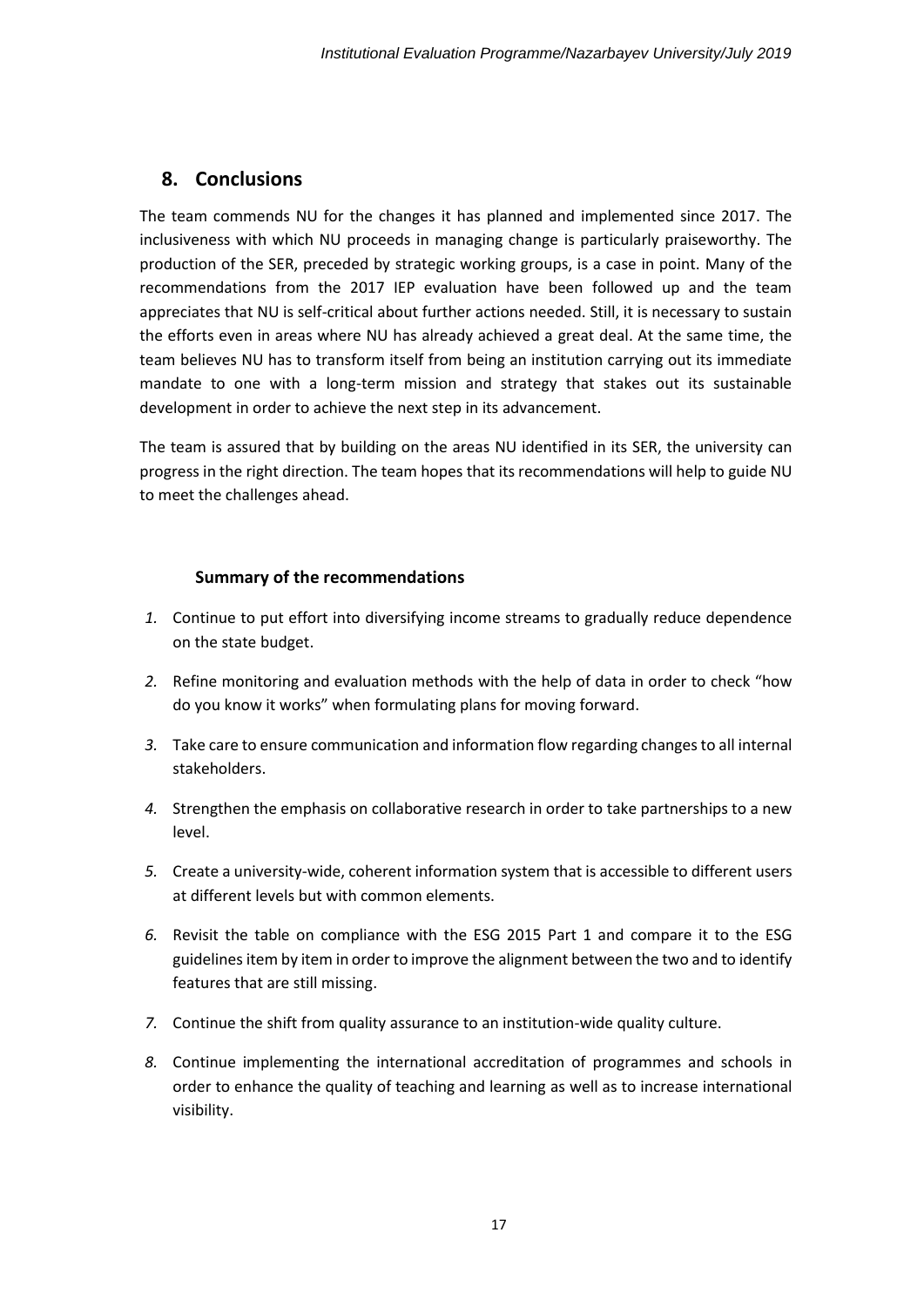- *9.* In aiming at various professional accreditations of schools and programmes, ensure a shared understanding of quality and that the institutional-level overarching quality standards are observed.
- *10.* Make internal quality documents easily accessible on the NU website.
- *11.* Ensure a broad choice of elective courses for students in order to avoid forcing them to take subjects they find irrelevant only to fill their required workload.
- *12.* Ensure that the content level in elective coursesis understandable for students from other fields.
- *13.* Explore all facets of student-centred learning and its implications for both teaching tools and student responsibilities.
- *14.* Strengthen the entrepreneurial mind-set in the curriculum and incorporate a suitable volume of practical work.
- *15.* Ensure the continuing attractiveness of academic positions in the long term, not only by financial means but, also through measures that support quality-of-life.
- *16.* Consider making career paths more predictable by continuing to discuss the possibility of tenure, and the system of contract renewal with transparent criteria, among other things.
- *17.* Systematically involve academic staff in developing the research strategy in order to ensure inclusiveness and transparency, but also to help identify key issues.
- *18.* Focus research on areas of excellence where NU is unique as well as those where national priorities have been identified and where grants are being made available.
- *19.* Align research with national priorities in order to underpin NU's lobbying for raising the percentage of GDP for research from 0.15% to 1%.
- *20.* taking into consideration the approach of attracting researchers who correspond with priority areas and researchers who are talented in other areas, ensure that the latter are sufficiently supported in their individual research.
- *21.* As NU is maturing, consider renewing relationships with existing foreign partners after evaluating their achievements together with staff and students.
- *22.* Sustain efforts to support start-ups by offering dedicated funding to attract a steady flow of applicants.
- *23.* Support an entrepreneurial mentality as well as an ecosystem conducive to innovation and individual initiatives among its students in order to equip them for investing in entrepreneurial activities in the country to prevent brain-drain.